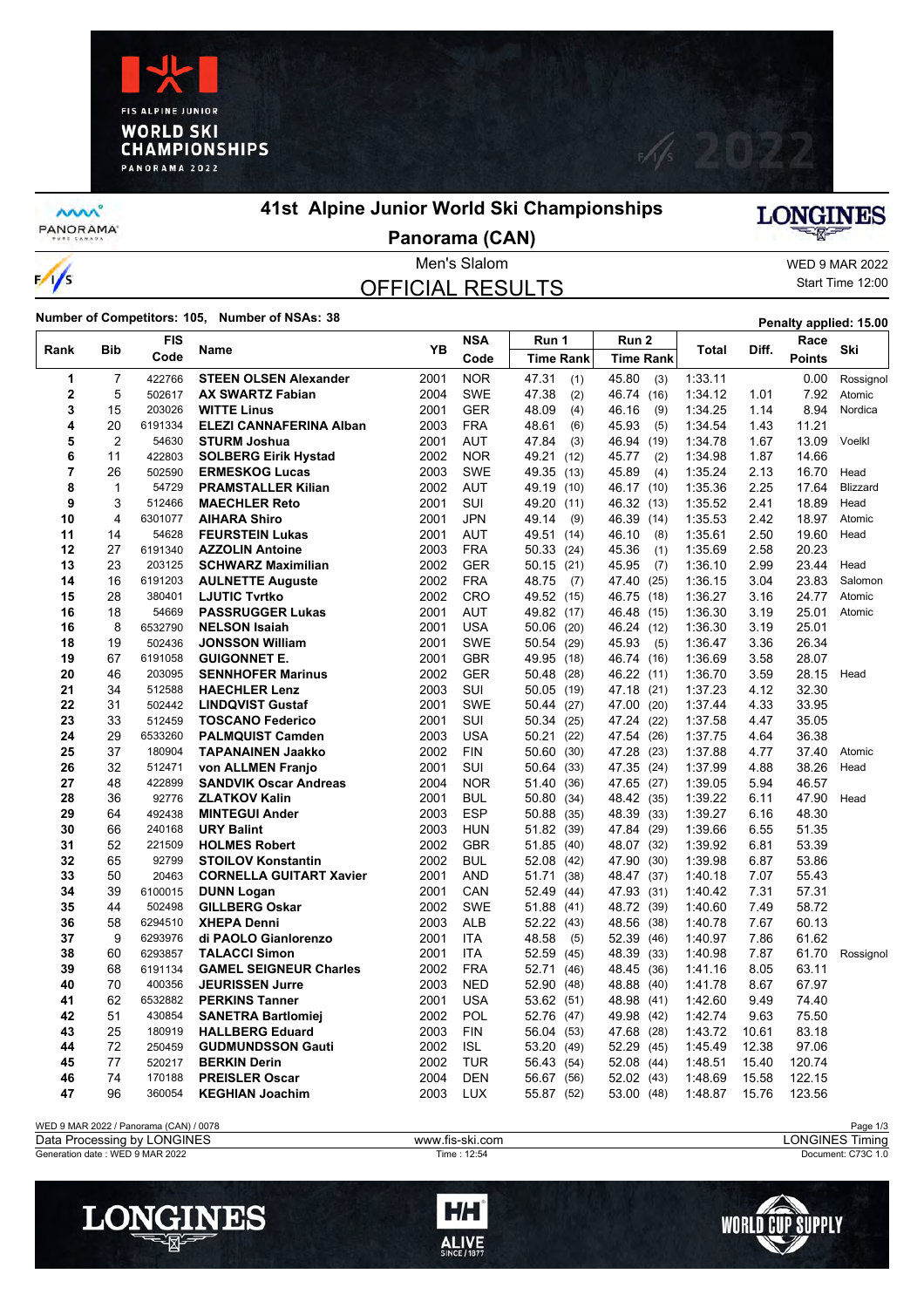

 $\frac{1}{s}$ 

## **41st Alpine Junior World Ski Championships**

**Panorama (CAN)**



**Penalty applied: 15.00** 

Men's Slalom WED 9 MAR 2022

OFFICIAL RESULTS

Start Time 12:00

|      |            |            | Number of Competitors: 105, Number of NSAs: 38 |  |
|------|------------|------------|------------------------------------------------|--|
| Rank | <b>Bib</b> | <b>FIS</b> | Name                                           |  |

| Rank | Bib      | <b>FIS</b>       | Name                                                       | YB           | <b>NSA</b>               | Run 1            | Run 2            | Total   | Diff. | Race   | Ski       |
|------|----------|------------------|------------------------------------------------------------|--------------|--------------------------|------------------|------------------|---------|-------|--------|-----------|
|      |          | Code             |                                                            |              | Code                     | <b>Time Rank</b> | <b>Time Rank</b> |         |       | Points |           |
| 48   | 91       | 410450           | <b>BAIN Calder</b>                                         | 2002         | <b>NZL</b>               | 56.61 (55)       | 52.50 (47)       | 1:49.11 | 16.00 | 125.44 |           |
| 49   | 98       | 250470           | <b>DAVIDSSON Bjorn</b>                                     | 2003         | <b>ISL</b>               | 59.26 (58)       | 53.11 (49)       | 1.52.37 | 19.26 | 151.00 |           |
| 50   | 97       | 900008           | <b>KIRCHMAYR Luke</b>                                      | 2004         | <b>THA</b>               | 58.84 (57)       | 54.26 (50)       | 1.53.10 | 19.99 | 156.73 |           |
| 51   | 100      | 6100045          | <b>LEAMAN Aaron</b>                                        | 2001         | THA                      | 1:04.86<br>(59)  | 56.58 (51)       | 2:01.44 | 28.33 | 222.11 |           |
| 52   | 105      | 340588           | <b>ISKANDAR Ray</b>                                        | 2002         | LBN                      | 1:06.92(60)      | 1:04.14(52)      | 2:11.06 | 37.95 | 297.54 |           |
|      |          |                  | DID NOT FINISH RUN 2: 7 competitors                        |              |                          |                  |                  |         |       |        |           |
|      | 10       | 422767           | <b>SOEVIK Christian Oliveira</b>                           | 2001         | <b>NOR</b>               |                  |                  |         |       |        |           |
|      | 17       | 180889           | <b>POHJOLAINEN Jesper</b>                                  | 2001         | <b>FIN</b>               |                  |                  |         |       |        |           |
|      | 21       | 6533230          | <b>PUCKETT Cooper</b>                                      | 2003         | <b>USA</b>               |                  |                  |         |       |        | Voelkl    |
|      | 41       | 6301279          | <b>SUZUKI Issei</b>                                        | 2002         | <b>JPN</b>               |                  |                  |         |       |        |           |
|      | 42       | 6100061          | <b>MAZELLIER Etienne</b>                                   | 2001         | CAN                      |                  |                  |         |       |        |           |
|      | 45       | 6533253          | <b>POULTER Jay</b>                                         | 2003         | <b>USA</b>               |                  |                  |         |       |        |           |
|      | 75       | 60297            | <b>HOTERMANS Nicolas</b>                                   | 2002         | BEL                      |                  |                  |         |       |        |           |
|      |          |                  |                                                            |              |                          |                  |                  |         |       |        |           |
|      | 35       | 6191078          | DID NOT START RUN 2: 1 competitor<br><b>LARDON Thomas</b>  | 2001         | <b>FRA</b>               |                  |                  |         |       |        |           |
|      |          |                  |                                                            |              |                          |                  |                  |         |       |        |           |
|      |          |                  | DID NOT FINISH RUN 1: 43 competitors                       |              |                          |                  |                  |         |       |        |           |
|      | 6        | 6293764          | <b>SACCARDI Tommaso</b>                                    | 2001         | <b>ITA</b>               |                  |                  |         |       |        |           |
|      | 12       | 422764           | <b>ZIMMER Oscar</b>                                        | 2001         | <b>NOR</b>               |                  |                  |         |       |        | Atomic    |
|      | 13       | 40676            | <b>HEAYDON Henry</b>                                       | 2001         | AUS                      |                  |                  |         |       |        | Fischer   |
|      | 22       | 40712            | <b>HOFFMAN Thomas</b>                                      | 2002         | <b>AUS</b>               |                  |                  |         |       |        |           |
|      | 24       | 6533248          | <b>SARCHETT Ryder</b>                                      | 2003         | <b>USA</b>               |                  |                  |         |       |        |           |
|      | 30       | 6100011          | <b>LESSARD Raphael</b>                                     | 2001         | CAN                      |                  |                  |         |       |        | Head      |
|      | 38       | 110449           | <b>HOLSCHER Diego</b>                                      | 2001         | CHI                      |                  |                  |         |       |        |           |
|      | 43       | 561419           | <b>GARTNER Anze</b>                                        | 2001         | <b>SLO</b>               |                  |                  |         |       |        | Atomic    |
|      | 47       | 203057           | <b>WOLF Simon Luca</b>                                     | 2001         | <b>GER</b>               |                  |                  |         |       |        |           |
|      | 49       | 6294207          | <b>ABBRUZZESE Marco</b>                                    | 2002         | <b>ITA</b>               |                  |                  |         |       |        | Head      |
|      | 53       | 6100065          | <b>ROMANIN Nathan</b>                                      | 2001         | CAN                      |                  |                  |         |       |        |           |
|      | 54       | 6191056          | <b>DUCROS Leo</b>                                          | 2001         | <b>FRA</b>               |                  |                  |         |       |        |           |
|      | 55       | 6100231          | <b>JORDAN Tait</b>                                         | 2002         | CAN                      |                  |                  |         |       |        |           |
|      | 56       | 30488            | <b>GRAVIER Tiziano</b>                                     | 2002         | <b>ARG</b>               |                  |                  |         |       |        |           |
|      | 57       | 492444           | <b>BARATA Tomas</b>                                        | 2003         | <b>ESP</b>               |                  |                  |         |       |        |           |
|      | 59       | 221441           | <b>VINTER Owen</b>                                         | 2001         | <b>GBR</b>               |                  |                  |         |       |        | Rossignol |
|      | 61       | 700982           | <b>SANITRAR Jan</b>                                        | 2001         | <b>SVK</b>               |                  |                  |         |       |        |           |
|      | 63       | 422888           | <b>HAUGEN Tollef</b>                                       | 2004         | <b>NOR</b>               |                  |                  |         |       |        | Atomic    |
|      | 69       | 30482            | <b>EIRAS Felipe</b>                                        | 2002         | ARG                      |                  |                  |         |       |        |           |
|      | 71       | 110491           | <b>HOLSCHER Pedro</b>                                      | 2004         | CHI                      |                  |                  |         |       |        |           |
|      | 73       | 230804           | <b>BAKAS Asterios</b>                                      | 2003         | <b>GRE</b>               |                  |                  |         |       |        |           |
|      | 76       | 310461           | <b>TOMOVIC Aleksa</b>                                      | 2003         | <b>SRB</b>               |                  |                  |         |       |        |           |
|      | 78       | 800030           | <b>QERIMI Kevin</b>                                        | 2004         | <b>ALB</b>               |                  |                  |         |       |        |           |
|      | 79       | 6191069          | <b>ARAUJO Baptiste</b>                                     | 2001         | <b>POR</b>               |                  |                  |         |       |        |           |
|      | 80       | 410432           | <b>CASHMORE William</b>                                    | 2001         | <b>NZL</b>               |                  |                  |         |       |        |           |
|      | 81       | 701011           | <b>VIGAS Samuel</b>                                        | 2003         | <b>SVK</b>               |                  |                  |         |       |        |           |
|      | 82       | 310449           | <b>ZLATKOVIC Veselin</b>                                   | 2001         | <b>SRB</b>               |                  |                  |         |       |        |           |
|      | 83       | 170173           | <b>RAGGAN Jeppe Holm</b>                                   | 2001         | <b>DEN</b>               |                  |                  |         |       |        |           |
|      | 84       | 30479            | <b>ALARCON Bautista</b>                                    | 2002         | ARG                      |                  |                  |         |       |        |           |
|      | 85<br>87 | 60298            | <b>RAPPAGLIOSI Alessio</b><br><b>STANESCU Andrei Tudor</b> | 2002<br>2003 | <b>BEL</b><br>ROU        |                  |                  |         |       |        |           |
|      |          | 460151<br>110490 | <b>ARAMBURO Lucas</b>                                      |              |                          |                  |                  |         |       |        |           |
|      | 88       |                  |                                                            | 2004         | CHI                      |                  |                  |         |       |        |           |
|      | 89<br>90 | 400357<br>240175 | <b>DIJKSMAN Christopher</b><br><b>BANYAI Attila</b>        | 2003<br>2005 | <b>NED</b><br><b>HUN</b> |                  |                  |         |       |        |           |
|      | 92       | 250469           | <b>HANSEN Tobias</b>                                       |              | <b>ISL</b>               |                  |                  |         |       |        |           |
|      |          |                  |                                                            | 2003         |                          |                  |                  |         |       |        |           |
|      | 93       | 230789           | <b>MARMARELLIS Christos</b>                                | 2002         | <b>GRE</b>               |                  |                  |         |       |        |           |
|      | 94<br>95 | 30537<br>250474  | <b>USTARIZ Diogenes</b><br><b>SIGURDSSON Jon Erik</b>      | 2004         | ARG<br><b>ISL</b>        |                  |                  |         |       |        |           |
|      |          |                  |                                                            | 2004         |                          |                  |                  |         |       |        |           |

| WED 9 MAR 2022 / Panorama (CAN) /<br>/ 0078          |                 | Page 2/3             |
|------------------------------------------------------|-----------------|----------------------|
| <b>LONGINES</b><br>Data<br><b>Processing L</b><br>nv | www.fis-ski.com | _ONC<br>INF<br>iming |
| Generation date: WED 9 MAR 2022                      | 12:54<br>Time.  | Document: C73C 1.0   |